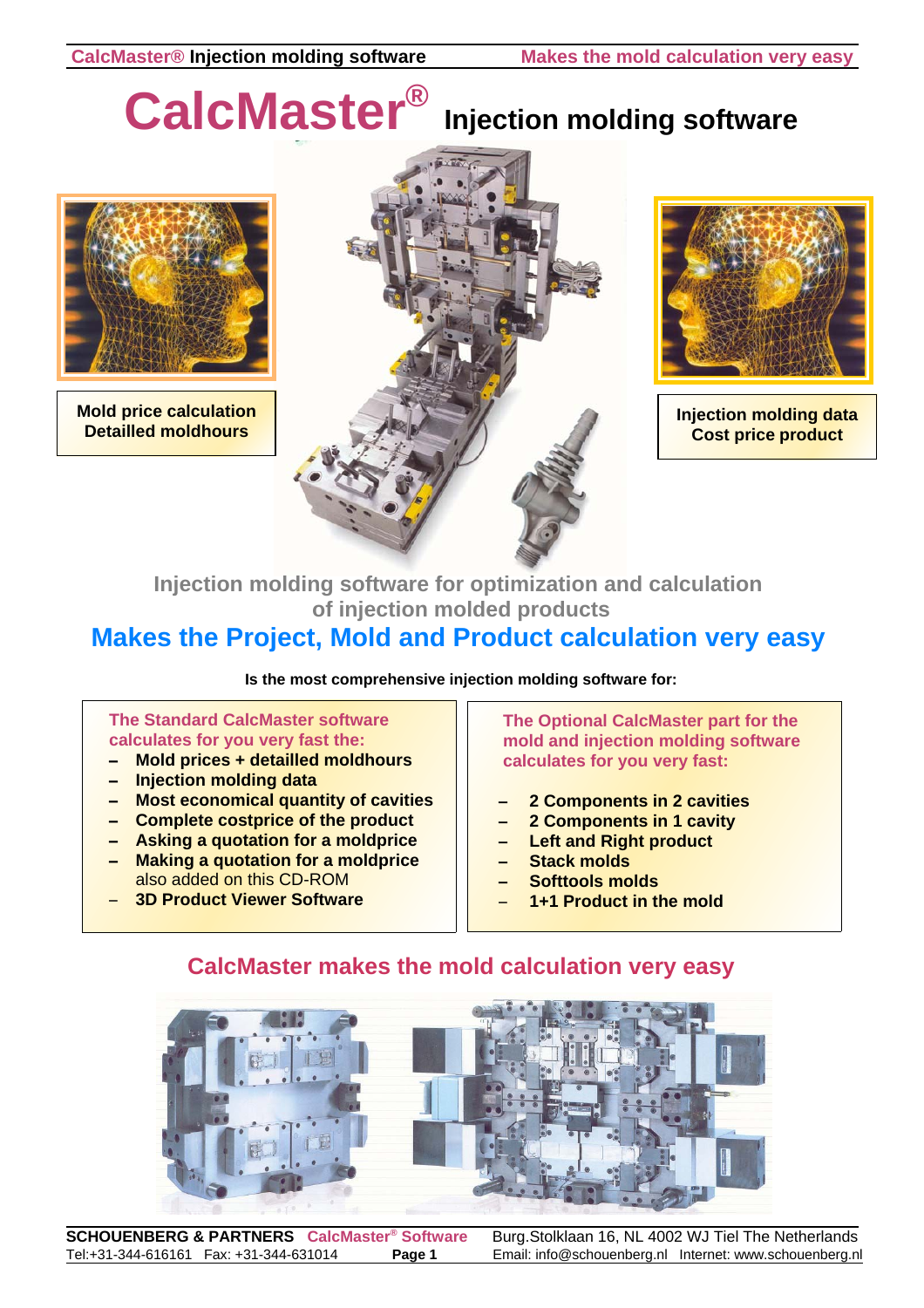# CalcMaster®

**Injection molding software**

## **Mold calculation is made very easy**









**SCHOUENBERG & PARTNERS** CalcMaster® Software Burg.Stolklaan 16, NL 4002 WJ Tiel The Netherlands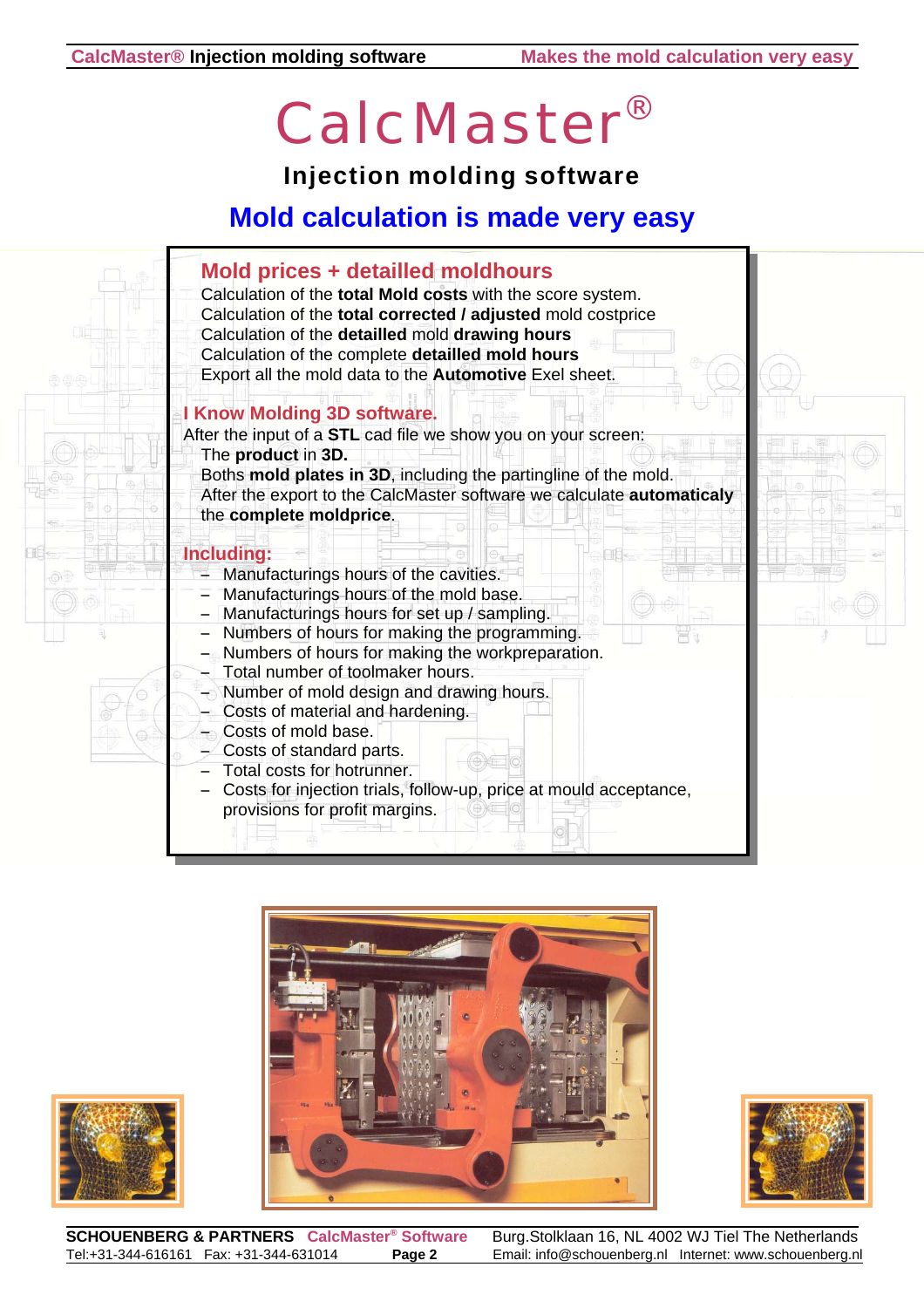

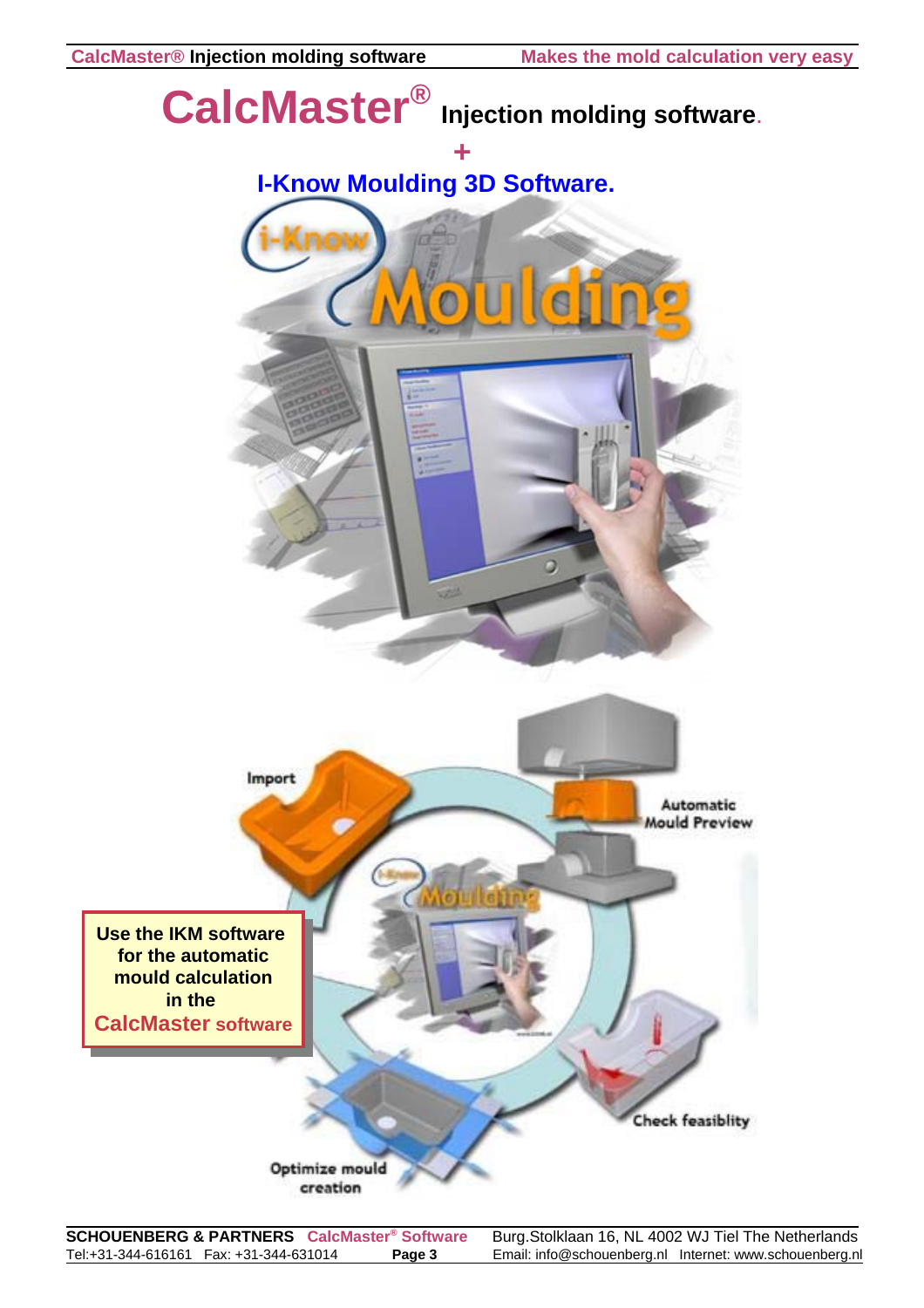

**There is a direct connection between the Product cad STL file, 3D Product view, 3D Mould plates view and the automaticaly total mould calculation**

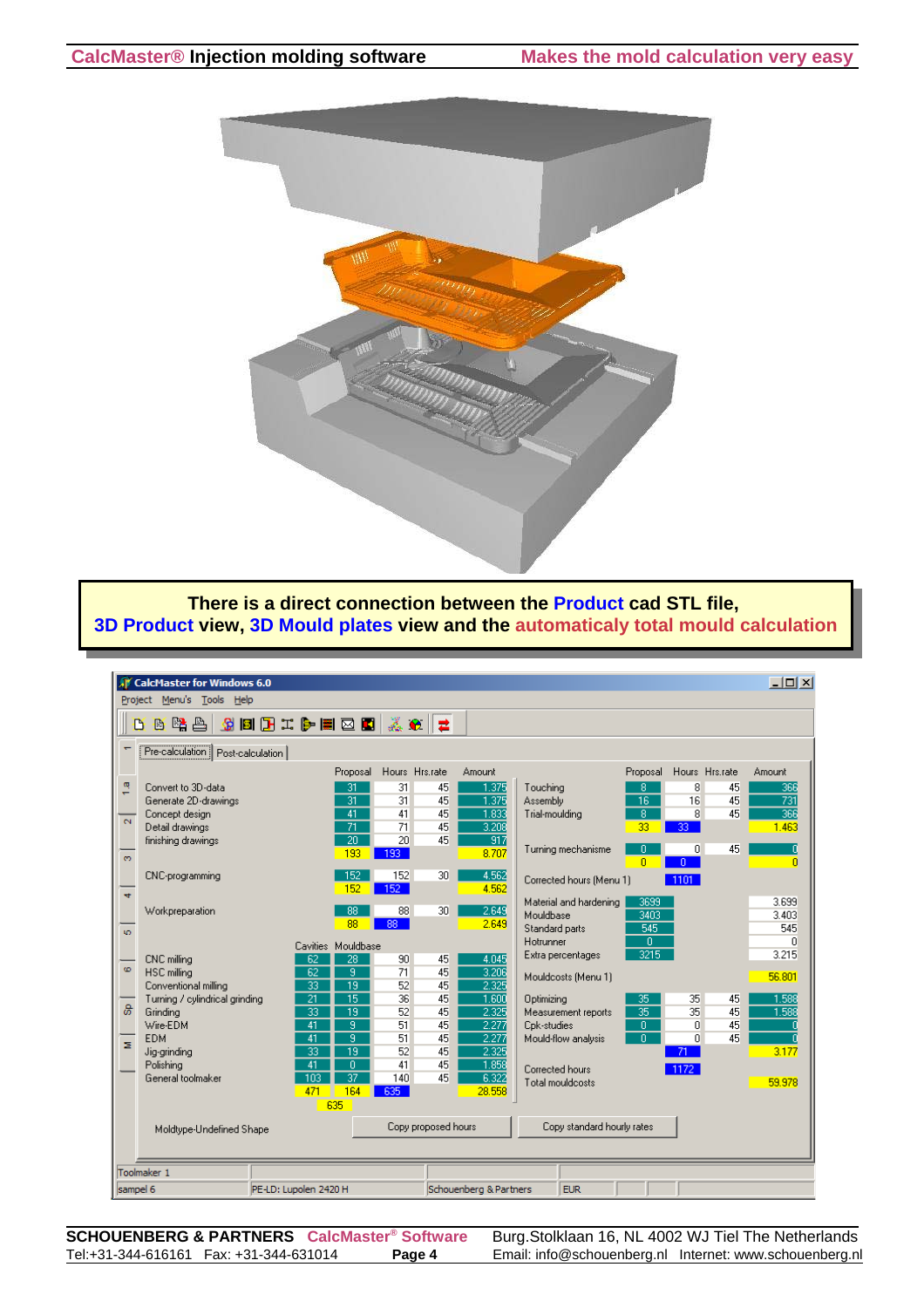$\frac{a}{1}$ 

 $\sim$ 

 $\overline{\circ}$ 

 $\frac{1}{4}$ 

 $\frac{1}{5}$ 

 $\frac{1}{\infty}$ 

 $\delta$ 

 $\geq$ 

#### **CalcMaster® Injection molding software Makes the mold calculation very easy** CalcMaster® **Injection molding data** The **CalcMaster software** can **simulate the injection moulding process**, there is a direct connection between the **wall thickness of the product, the cooling time, the cycle time, the flowlengh / wall thickness ratio, the required injection pressure** and the **clamping force of the injection moulding machine Calculation of the Injection molding data Injection time, Injection pressure, Clamping force requirement. Theoretical cooling time, Actual cooling time, Cycle time, Max.holding time Total detailed cycle time. Temperature profile over the product wall thickness during the cooling process. and many graphic screens of: Injection pressure / injection time Cycle time Temperature profile over the product wall thickness during the cooling process IF** CalcMay Project Me  $\mathbf{B}$ The United States Calculation Clamping force | Correct cycle time | Injection time 0.30 0.80 1.50 2.20 3.00  $[sec]$ Injection pressure 577 486 459 457 465  $(bar)$  $300$ Holding pressure  $(bar)$  $\begin{array}{|c|c|c|c|c|}\n\hline\n\textbf{147} & \textbf{124} \\
\hline\n\end{array}$ Clamping force  $\begin{array}{|c|c|c|c|c|c|}\n\hline\n\textbf{117} & \textbf{117} & \textbf{119}\n\end{array}$ (ton/cavity)  $102$ Clamping force at holding pressure (ton/cavity) Graph Cooling profile  $\begin{array}{|c|c|c|}\hline 0.0544 & (\text{mm}^2/\text{sec}) \\ \hline \end{array}$ Thermal diffusivity Reological model PowerLaw  $\begin{array}{|c|c|c|} \hline \textbf{10,13} & \textbf{(sec)} \\ \hline \end{array}$ Theoretical cooling time Input for own clamping force Real cooling time  $\begin{array}{|c|c|c|} \hline \textbf{11.57} & \textbf{(sec)} \\ \hline \end{array}$  $\begin{array}{|c|c|}\n\hline\n\text{16,10} \\
\hline\n\text{1,67}\n\end{array}$ Cycle time  $\vert$  (sec) Maximum holding pressure time  $\vert$  (sec)  $\left\langle \left\langle \right\rangle \right| \rightarrow$ Toolmaker 1 Tray - sample6 PP-HO: Novolen 1100 L **CalcMaster** software

**SCHOUENBERG & PARTNERS CalcMaster® Software** Burg.Stolklaan 16, NL 4002 WJ Tiel The Netherlands Tel:+31-344-616161 Fax: +31-344-631014 **Page 5** Email: info@schouenberg.nl Internet: www.schouenberg.nl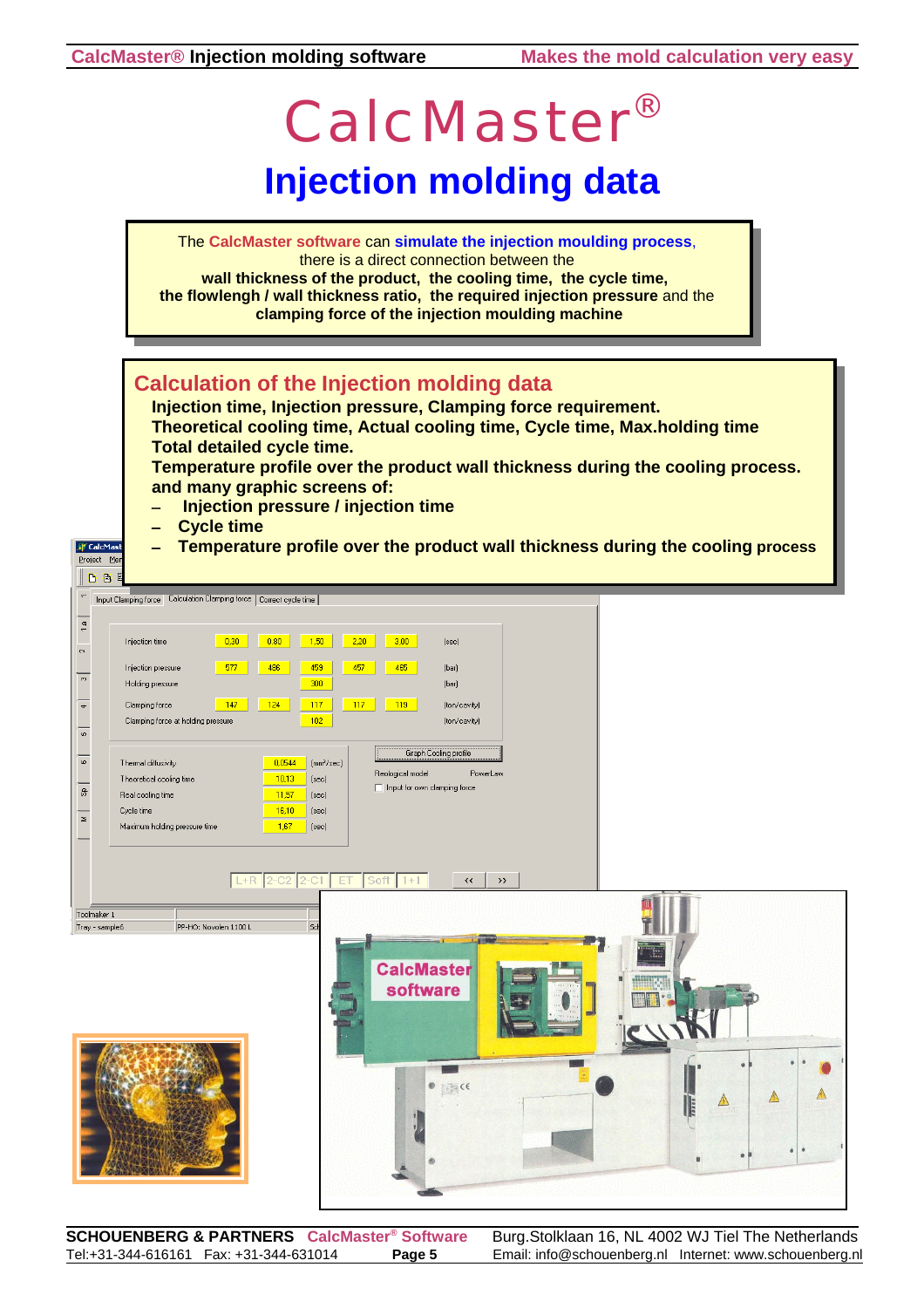

## **Injection molding software**

## **Makes the Project, Mold and Product calculation very easy**

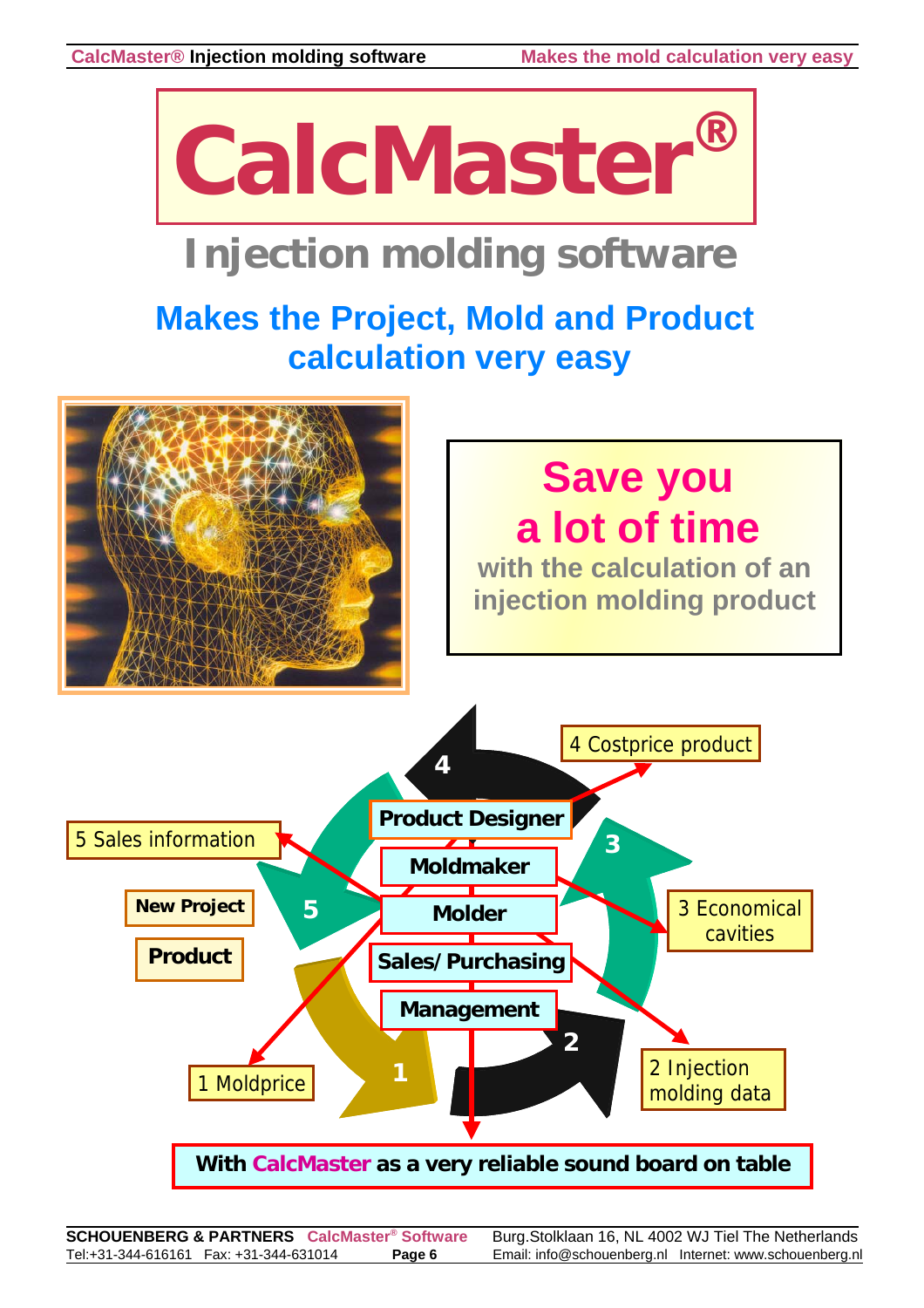## **CalcMaster® Injection molding Software**.

# **Our Philosophy is:**

**That you can intervene direct in the CalcMaster mold calculation by saving in the background once-only the many extra settings with your own experience**.



**That you can use directly your own experience into the complete CalcMaster mold calculation**

**Not every company works on the same level.**